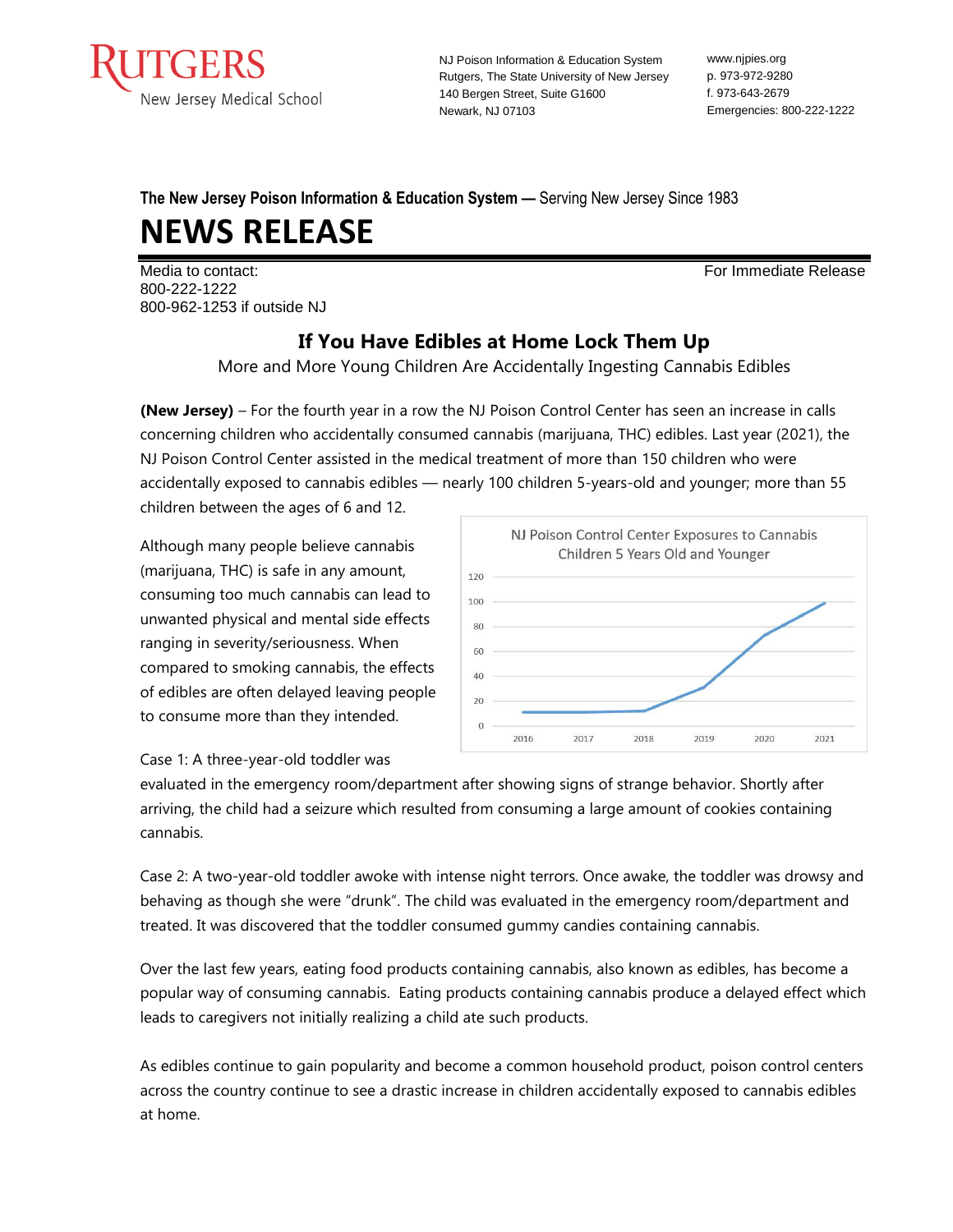"It is difficult for anyone, especially children, to distinguish an edible marijuana product from food when the product is almost identical to common everyday foods and drinks," says Diane Calello, executive and medical director of the [New Jersey Poison Control Center](https://nam02.safelinks.protection.outlook.com/?url=https%3A%2F%2Fwww.njpies.org%2F&data=02%7C01%7Cgambinaa%40njms.rutgers.edu%7Cf83c46eacb624ec15a7408d706ff3c10%7Cb92d2b234d35447093ff69aca6632ffe%7C1%7C0%7C636985565598044762&sdata=uf0FozMkUU20usQ28P%2FZRVYjEXWUbix2gYyf7NMdhBo%3D&reserved=0) at Rutgers New Jersey Medical School, [Department of Emergency Medicine](http://njms.rutgers.edu/departments/emergency_medicine/). "For this reason, it's important to store cannabis products, especially edibles, the same way you would store medicines in your home. Don't take the risk. Lock up your edibles."

Unlike adults, children who ingest edibles are at a much higher risk for severe health effects and even fatal outcomes from cannabis. These effects can include trouble breathing, loss of coordination, drowsiness, and seizures. In severe cases, children may need to be admitted to an intensive care unit (ICU).

"Since edibles may be highly concentrated, limit the number of edibles you have at home if you live with young and school-aged children," says Lewis Nelson, chair of Emergency Medicine at Rutgers New Jersey Medical School. "Many edible products look and taste like store-bought treats and other food products, making it difficult for children to know the difference. Although edibles like brownies, gummies, and lollipops can be fun and/or therapeutic for adults, high levels of THC (the psychoactive ingredient in marijuana), can lead to dangerous overdose symptoms in children."

When using or storing marijuana products in the home, remember the following tips to prevent an accidental exposure:

- Store edible products in a secure/locked place, out of sight and reach of children and pets.
- Cannabis products can also cause severe and potentially fatal health effects in pets.
- Limit the amount/number of edible products you have in the house at one time.
- Be aware of the potency (concentration of THC) of the edibles you have at home.
- The effects of edible cannabis may be delayed compared to smoking cannabis.
- Only purchase products containing cannabis from licensed, reputable sources.

If you think someone consumed too much cannabis, contact your local poison control center immediately for medical treatment advice. Poison control centers are a medical resource for both the public and healthcare professionals. Get help 24/7. Call 1-800-222-1222 or [Chat Here](http://www.njpies.org/)

## **If someone is not breathing, hard to wake up, or having a seizure, call 9-1-1**



#### **Available for Media Interviews**

Diane Calello, MD, Executive and Medical Director, New Jersey Poison Control Center, Rutgers NJ Medical School's Department of Emergency Medicine

Bruce Ruck, Pharm.D., Managing Director, New Jersey Poison Control Center, Rutgers NJ Medical School's Department of Emergency Medicine

Lewis S. Nelson, MD, Professor and Chair of Emergency Medicine, Rutgers NJ Medical School

### **About New Jersey Poison Control Center / NJPIES, 1-800-222-1222**

Chartered in 1983, the New Jersey Poison Information & Education System (NJPIES), known to the public as the New Jersey Poison Control Center, is the state's primary defense against injury and deaths from intentional and unintentional poisonings. It is designated as the state's regional poison